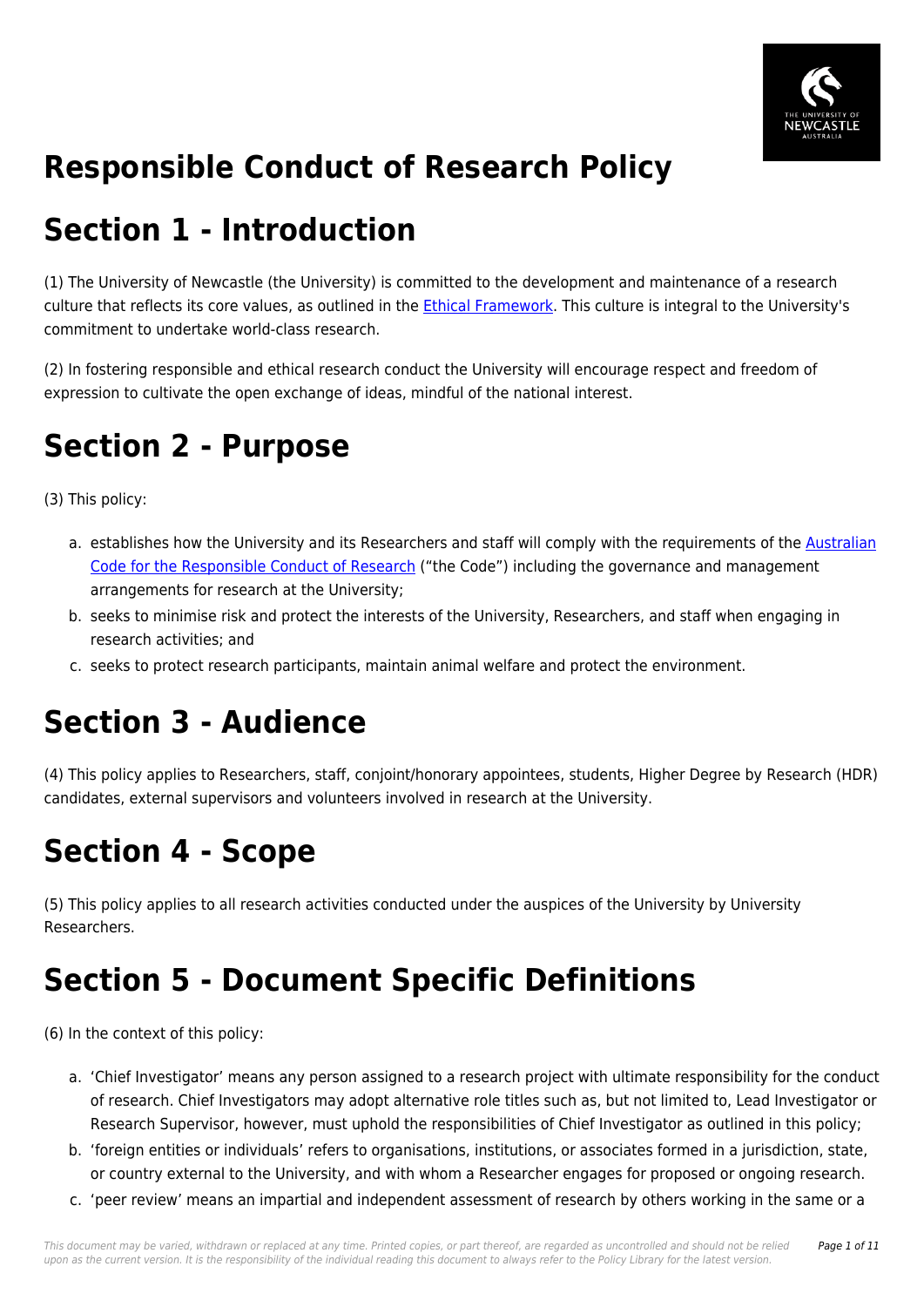related field;

- d. 'peer reviewer' means a University researcher conducting a peer review, including those conducting peer review for ethics applications; and
- e. 'researcher' means any University staff, conjoint/honorary appointments, students, Higher Degree by Research (HDR) candidates and volunteers who conduct research or contribute to research at the University.

# **Section 6 - Overarching and Related Documents**

(7) This policy is subject to the following overarching documents, and should be read in conjunction with these documents.

### **Legislation**

- a. [Animal Research Act 1985 No 123](https://policies.newcastle.edu.au/directory-summary.php?legislation=21)
- b. [Animal Research Regulation 2010 \(NSW\)](https://policies.newcastle.edu.au/directory-summary.php?legislation=78)
- c. [Health Records and Information Privacy Act 2002 No 71](https://policies.newcastle.edu.au/directory-summary.php?legislation=24)
- d. [Occupational Health and Safety Act 2000 No 40](https://policies.newcastle.edu.au/directory-summary.php?legislation=11)
- e. [Privacy and Personal Information Protection Act 1998 No 133](https://policies.newcastle.edu.au/directory-summary.php?legislation=83)
- f. [Public Interest Disclosures Act 1994](https://policies.newcastle.edu.au/directory-summary.php?legislation=25)
- g. [State Records Act 1998](https://policies.newcastle.edu.au/directory-summary.php?legislation=26)
- h. [Foreign Influence Transparency Scheme Act 2018](https://policies.newcastle.edu.au/directory-summary.php?legislation=159)
- i. [Defence Trade Controls Act 2012](https://policies.newcastle.edu.au/directory-summary.php?legislation=66)
- j. [Autonomous Sanctions Act 2011](https://policies.newcastle.edu.au/directory-summary.php?legislation=57)
- k. [Modern Slavery Act 2018](https://policies.newcastle.edu.au/directory-summary.php?legislation=117)
- l. [Work Health and Safety Act 2001 No 10; and](https://policies.newcastle.edu.au/directory-summary.php?legislation=2)
- m. [Work Health and Safety Regulation 2017](https://policies.newcastle.edu.au/directory-summary.php?legislation=3)

### **Codes**

- a. [Australian Code for the Responsible Conduct of Research, 2018](https://policies.newcastle.edu.au/directory-summary.php?code=3) ("the Code");
- b. [Australian code for the care and use of animals for scientific purposes 2013;](https://policies.newcastle.edu.au/directory-summary.php?code=1) and
- c. [National Statement on ethical conduct in human research.](https://policies.newcastle.edu.au/download.php?id=28&version=1&associated)

### **Guidelines**

a. [Guidelines for Countering Foreign Interference in the Australian University Sector](https://policies.newcastle.edu.au/download.php?id=711&version=2&associated) (University Foreign Interference Taskforce) ("the Guidelines").

# **Section 7 - Responsibilities**

### **Researchers**

- (8) All University researchers are responsible for:
	- a. accessing and understanding [the Code](https://policies.newcastle.edu.au/directory-summary.php?code=3), the supporting Guidelines, and the requirements of both as they relate to research activities;
	- b. accessing, understanding and adhering to this policy and its associated documents;
	- c. reporting suspected breaches of [the Code](https://policies.newcastle.edu.au/directory-summary.php?code=3) in accordance with the [Research Breach Investigation Procedure;](https://policies.newcastle.edu.au/document/view-current.php?id=252)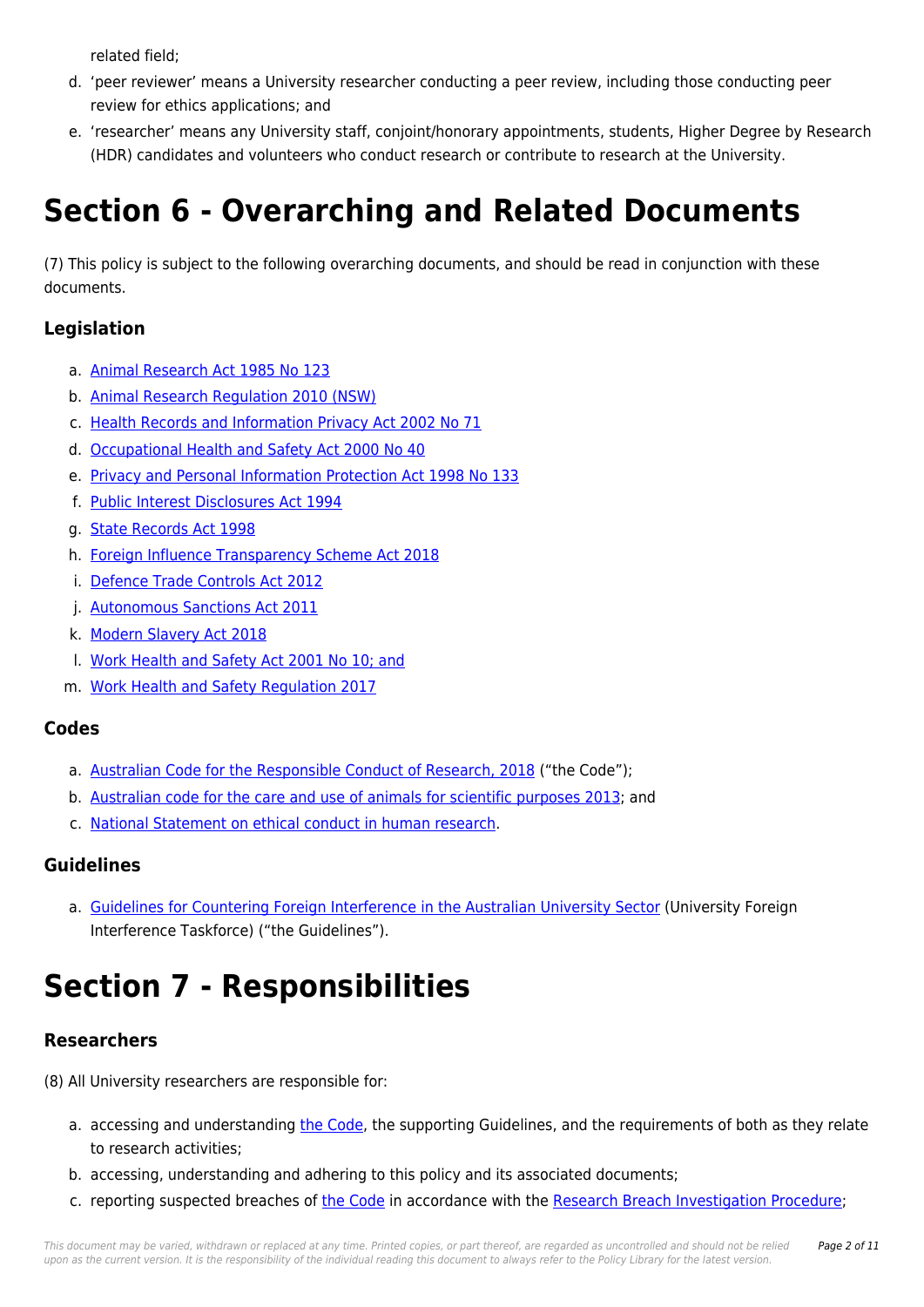- d. disclosing to the University all collaborations, partnerships, contracts, grants, or other activities that are relevant or could appear to be relevant to proposed or ongoing research involving foreign entities or individuals;
- e. ensuring that adequate controls are developed and implemented to identify, manage, and monitor collaborations, partnerships, contracts, grants, and other activities involving foreign entities or individuals, to minimise the risk of foreign interference;
- f. upholding the principles of responsible research in all aspects of the research as outlined in [the Code;](https://policies.newcastle.edu.au/directory-summary.php?code=3)
- g. upholding the principles of the Guidelines, in the areas of culture and communication, foreign collaboration, research and intellectual property, and cyber security;
- h. undertaking induction and other training courses as soon as practicable when required or requested by the University, and prior to the commencement of funded research;
- i. playing an active role in supervision and peer review processes where applicable;
- j. reporting to the University instances where influence over supervision, peer, and grant review processes or research activities by foreign entities or individuals is suspected (foreign influence); and
- k. not seeking to influence a peer review or its outcome.

(9) Volunteer Researchers are also subject to the [Volunteer \(including Volunteer Researcher\) Policy](https://policies.newcastle.edu.au/document/view-current.php?id=6).

(10) Responsibilities for Higher Degree by Research (HDR) candidates and supervisors, in addition to those outlined below, are reflected in the [Code of Practice for Higher Degree by Research Candidature](https://policies.newcastle.edu.au/document/view-current.php?id=202) and the [Research Code of](https://policies.newcastle.edu.au/document/view-current.php?id=85) [Practice for Students Enrolled in Honours Degrees - Guidelines,](https://policies.newcastle.edu.au/document/view-current.php?id=85) which should be read in conjunction with this document where applicable.

### **Deputy Vice Chancellor Research and Innovation**

(11) The Deputy Vice-Chancellor (Research and Innovation) (DVCRI) is responsible for establishing and maintaining:

- a. research governance and management practices in accordance with [the Code;](https://policies.newcastle.edu.au/directory-summary.php?code=3)
- b. a research culture that facilitates the prevention and detection of potential breaches of [the Code](https://policies.newcastle.edu.au/directory-summary.php?code=3); and
- c. a disclosures register for research activities, collaborations, partnerships, contracts or grants involving foreign entities or individuals in support of the Guidelines.

### **College Heads**

(12) College Heads are responsible for ensuring that:

- a. all research staff are provided with appropriate induction, research integrity training and mentoring opportunities related to their responsibilities as outlined in this policy;
- b. research practices:
	- i. create a safe working environment for the conduct of research; and
	- ii. uphold the principles and requirements of this policy and its related documents;
- c. supervision of Higher Degree by Research (HDR) candidates is in accordance with the [Code of Practice for](https://policies.newcastle.edu.au/document/view-current.php?id=202) [Higher Degree by Research Candidature;](https://policies.newcastle.edu.au/document/view-current.php?id=202) and
- d. research supervisors have appropriate skills and qualifications prior to commencing supervisory duties, and are provided with an appropriate level of resources in order to conduct supervisory duties.

### **Assistant Deans (Research)**

(13) The Assistant Dean (Research)(s) will act as Research Integrity Advisors in accordance with [the Code](https://policies.newcastle.edu.au/directory-summary.php?code=3) and the Guidelines and are responsible for: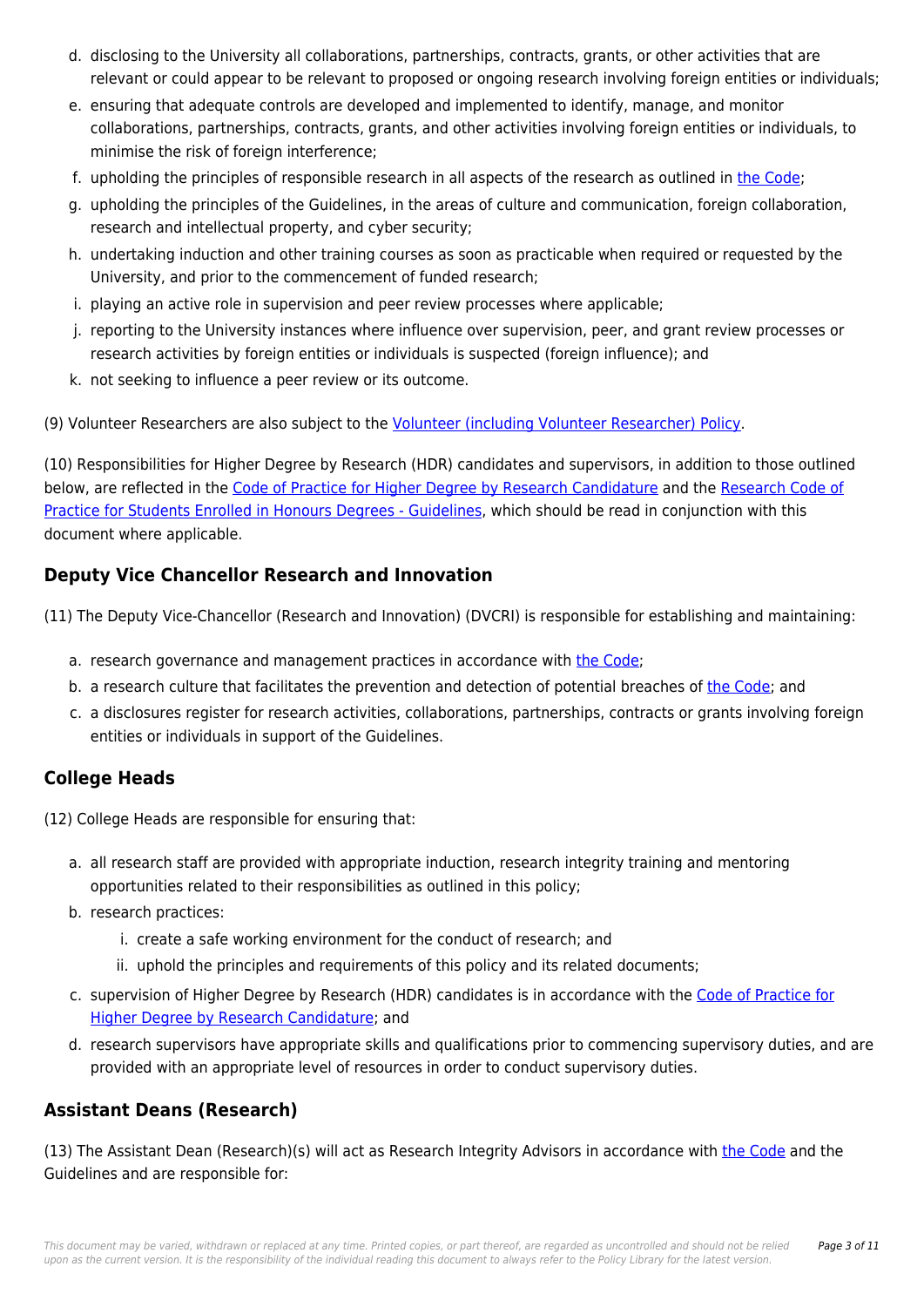- a. promoting and fostering responsible research conduct;
- b. providing advice regarding potential breaches of [the Code](https://policies.newcastle.edu.au/directory-summary.php?code=3) and the Guidelines; and
- c. facilitating disclosures of research activities involving foreign entities or individuals.

### **Chief Investigators**

(14) Chief Investigators are responsible for:

- a. promoting a responsible research culture, including compliance with all relevant legislative obligations;
- b. providing guidance and mentorship on the conduct of responsible research to, and for monitoring the conduct of, Researchers and research trainees under their supervision;
- c. complying with the requirements of the NSW Department of Primary Industries, the [Animal Research Act \(NSW\)](https://policies.newcastle.edu.au/directory-summary.php?legislation=21), the [Animal Research Regulation \(NSW\)](https://policies.newcastle.edu.au/directory-summary.php?legislation=78), and the [Australian Code for the Care and Use of Animals for Scientific](https://policies.newcastle.edu.au/directory-summary.php?code=1) [Purposes](https://policies.newcastle.edu.au/directory-summary.php?code=1) where animals are used in a research project;
- d. complying with the requirements of the [National Statement on Ethical Conduct in Human Research](https://policies.newcastle.edu.au/download.php?id=28&version=1&associated) where humans are used in a research project;
- e. disclosing all relevant interests related to research activities under their supervision (refer to the Conflict of Interest Policy definition of "relevant interest");
- f. ensuring that Researchers under their supervision receive appropriate information, instruction, training and supervision to ensure their health, safety and welfare while undertaking research activities;
- g. assisting Researchers under their supervision to develop the necessary skills for peer review, and understanding their obligation to participate;
- h. ensuring that Researchers under their supervision receive appropriate information, instruction, training, and supervision to ensure that research activities are resilient to foreign interference; and
- i. registering clinical trials where applicable, in accordance with clause 35.

### **Peer Reviewers**

(15) Peer reviewers are responsible for:

- a. undertaking peer review in a fair, constructive, rigorous and timely manner;
- b. applying standards equally to all research proposals;
- c. acting appropriately, respectfully, and in confidence;
- d. declaring all interests in accordance with the **Conflict of Interest Policy**;
- e. ensuring awareness of, and compliance with, the criteria to be applied during peer review including those of funding agencies and publishers; and
- f. giving proper consideration to analysis, theoretical framework, research methods and findings that challenge accepted ways of thinking.

## **Section 8 - Training and Competency**

(16) The University will provide regular training to all persons conducting research at the University.

(17) Training may be developed by or be across various business units of the University.

(18) Mandatory research integrity training must be completed when requested.

(19) The Research Integrity Unit will provide training to Assistant Deans (Research) to develop and promote the responsible conduct of research on a regular basis, or as required.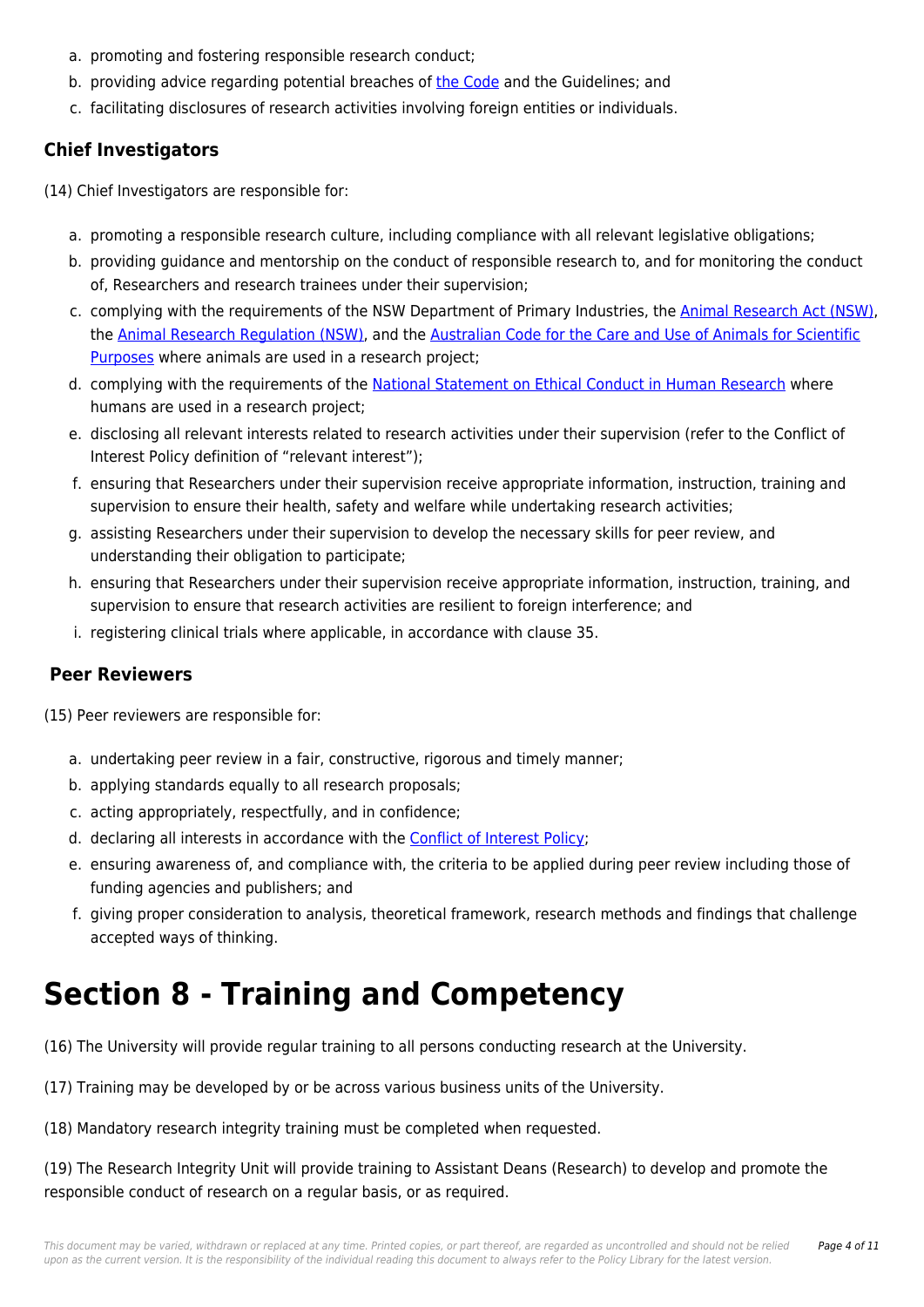(20) Business units and staff involved in the development of training must implement adequate quality measures to ensure that the training:

- a. meets the needs of training participants;
- b. achieves the desired learning outcomes; and
- c. is reviewed regularly to ensure currency with this policy and any overarching and associated documents where applicable.

(21) Training may also be delivered in an unstructured format through peer review, mentoring and/or supervision practices.

(22) Research staff must:

- a. ensure that skills and knowledge gained from training provided by the University are applied to their research practices and conduct;
- b. where applicable, comply with the requirements of the [National Statement on Ethical Conduct in Human](https://policies.newcastle.edu.au/download.php?id=28&version=1&associated) [Research](https://policies.newcastle.edu.au/download.php?id=28&version=1&associated) and/or the [Animal Research Policy](https://policies.newcastle.edu.au/document/view-current.php?id=226) regarding competency; and
- c. where applicable, comply with the principles of the Guidelines.

## **Section 9 - Disclosure of Interests**

(23) University researchers must promptly disclose all interests that are, or may appear to be, relevant to research or proposed research to their line manager and, when circumstances require, to:

- a. the Chair of a meeting or committee;
- b. the University via the Deputy Vice-Chancellor (Research and Innovation)
- c. funding bodies;
- d. research participants;
- e. publishers and journal editors;
- f. research collaborators; and/or
- g. the public.

(24) Conflicts of interest must be disclosed promptly and proactively, and be managed in accordance with the [Conflict](https://policies.newcastle.edu.au/document/view-current.php?id=192) [of Interest Policy.](https://policies.newcastle.edu.au/document/view-current.php?id=192)

(25) Higher Degree by Research (HDR) supervisors and candidates are required to be familiar with and comply with the [Conflict of Interest for Higher Degree by Research Supervisors Guideline.](https://policies.newcastle.edu.au/document/view-current.php?id=193)

### **Section 10 - Indigenous Engagement**

(26) The University will engage with Aboriginal and Torres Strait Islander peoples, either through direct engagement or via consultation with the Office of the Pro Vice-Chancellor Indigenous Strategy and Leadership, and/or the Wollotuka Institute, to ensure legal rights, local laws, customs and protocols are respected. Engagement will occur at appropriate intervals and timeframes to ensure that the University has sufficient knowledge and understanding of the significance and potential effect of research conducted by the University.

(27) Researchers should consider Indigenous Cultural and Intellectual Property (ICIP) Protocols when undertaking engagement with Aboriginal and Torres Strait islander peoples. Further guidance on ICIP protocols can be provided by the Office of the Pro Vice-Chancellor Indigenous Strategy and Leadership.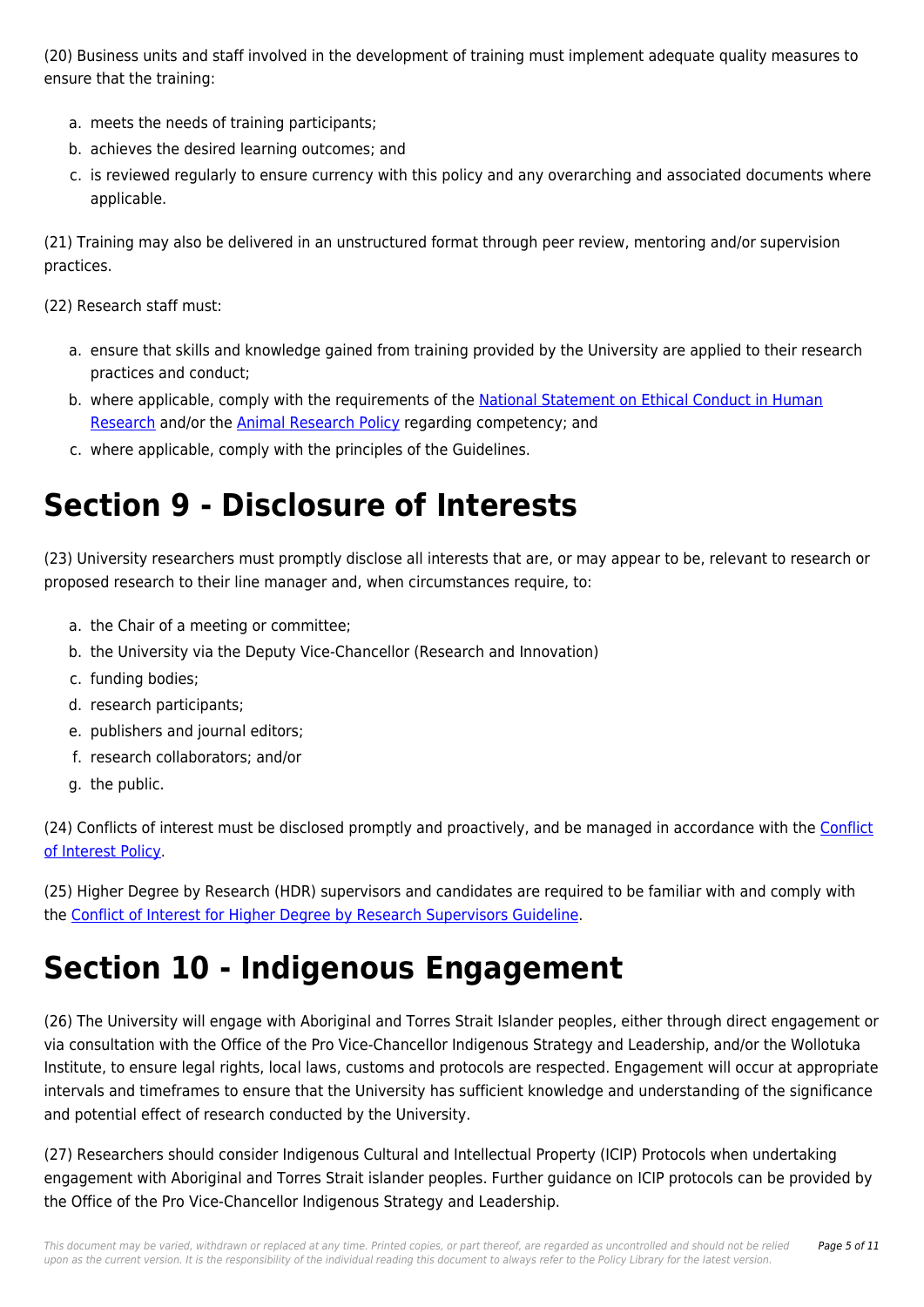(28) [Ethical Conduct in Research with Aboriginal and Torres Strait Islander peoples and communities: Guidelines for](https://policies.newcastle.edu.au/download.php?id=69&version=2&associated) [Researchers and Stakeholders](https://policies.newcastle.edu.au/download.php?id=69&version=2&associated) and [Code of Ethics for Aboriginal and Torres Strait Island Research](https://policies.newcastle.edu.au/download.php?id=660&version=4&associated) provides guidance for Indigenous research engagement.

# **Section 11 - Research Approvals**

### **Ethics Approval**

(29) All research involving humans or animals must be approved by the relevant Ethics Committee (Or other authorised approval authority) prior to commencement of any research activities.

(30) For human research the [National Statement on Ethical Conduct in Human Research](https://policies.newcastle.edu.au/download.php?id=28&version=1&associated) must be complied with. Please refer to the [Human Ethics - Application Procedures](https://policies.newcastle.edu.au/download.php?id=451&version=1&associated) webpage for procedures and forms.

(31) For research involving animals the [Animal Research Policy](https://policies.newcastle.edu.au/document/view-current.php?id=226) must be complied with. Please refer to the [Obtaining](https://policies.newcastle.edu.au/download.php?id=450&version=1&associated) [approval for animal research](https://policies.newcastle.edu.au/download.php?id=450&version=1&associated) webpage for procedures and forms.

(32) University requirements for collaborative research projects involving ethics approvals must be met in accordance with the [Collaborative Research and Ethics Approval Guideline](https://policies.newcastle.edu.au/document/view-current.php?id=201).

### **Safety Approval**

(33) A risk assessment and safety review must be completed for any new research activity in order to assess and mitigate any risks to the safety of persons involved in the research, prior to the commencement of research.

(34) Refer to the [Risk Assessments for Teaching and Research](https://policies.newcastle.edu.au/download.php?id=449&version=1&associated) webpage for instructions and forms to complete a risk assessment and safety review.

### **Clinical Trials**

(35) Clinical trials must be registered with a recognised registry to promote access to information about all clinical trials. The University recommends that clinical trials be registered with the [NHMRC Clinical Trials Registry.](https://policies.newcastle.edu.au/download.php?id=411&version=1&associated)

## **Section 12 - Peer Review**

(36) All applications for ethics approval are subject to peer review as outlined in the [Research Peer Review Guideline](https://policies.newcastle.edu.au/document/view-current.php?id=101) [for Ethics Applications](https://policies.newcastle.edu.au/document/view-current.php?id=101).

(37) Peer review is to be conducted in accordance with College procedures and requirements where an ethics application is not required.

(38) Peer review will encompass:

- a. scrutiny of research analysis, methodology and findings, including any indication of fabrication or fraud;
- b. identification of errors and misleading statements; and
- c. verification of the calibre of research.

(39) Peer reviewers must not:

- a. contact the author(s) or other reviewers, unless authorised by the requestor of the peer review;
- b. seek to unduly influence the peer review process;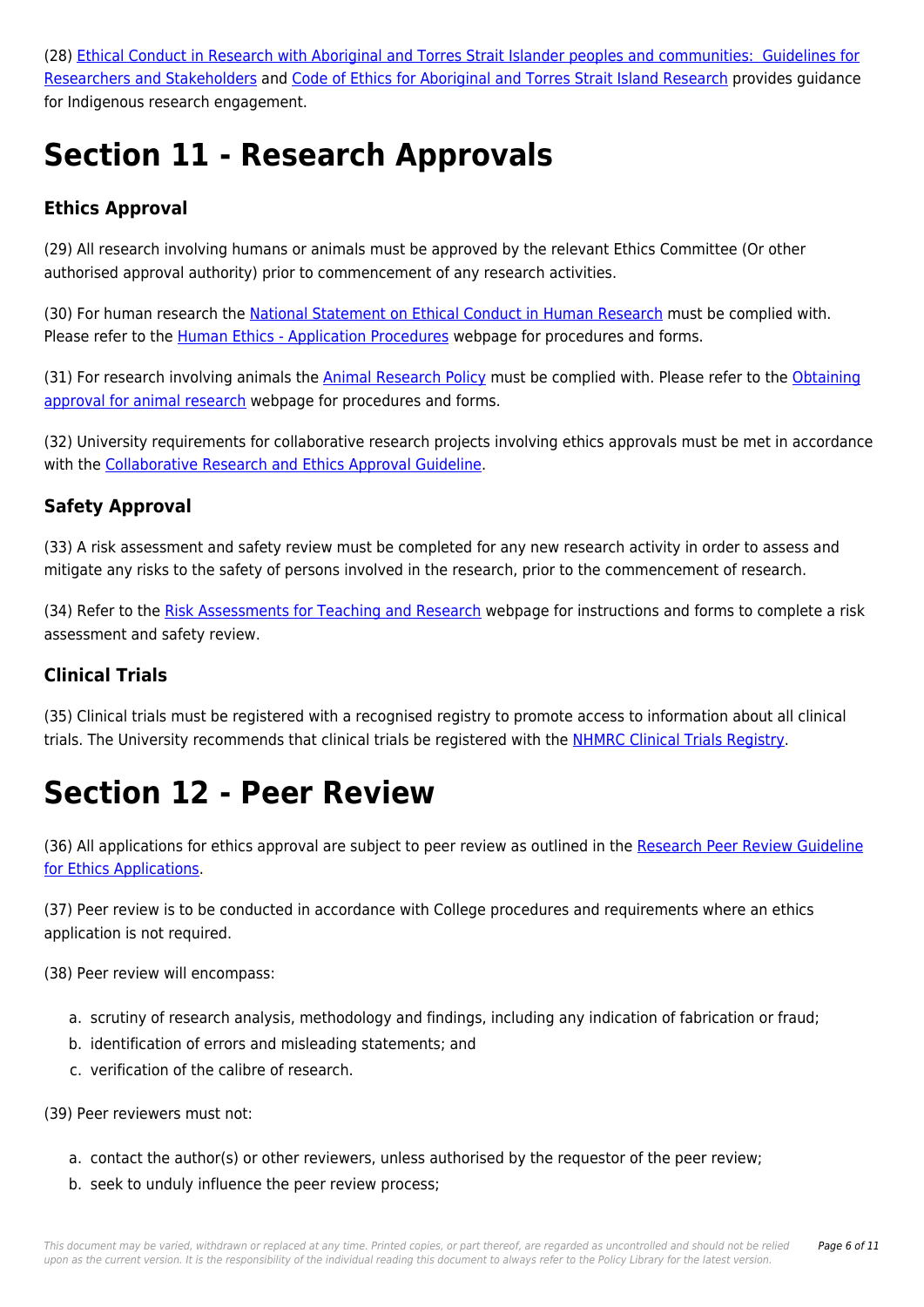- c. be influenced by foreign entities or individuals (foreign influence);
- d. delegate their peer review responsibilities, unless authorised by the requestor of the peer review;
- e. take into account factors that are irrelevant to the peer review criteria;
- f. permit personal prejudices or stereotypical beliefs to influence the peer review process;
- g. take undue or calculated advantage of knowledge obtained during the peer review process; or
- h. participate in peer review outside their area of expertise.

# **Section 13 - Intellectual Property**

(40) All intellectual property related to University research is subject to the [Intellectual Property Policy.](https://policies.newcastle.edu.au/document/view-current.php?id=132)

# **Section 14 - Research Data, Records and Materials**

(41) The University will provide appropriate systems, facilities and procedures for the safe and secure storage of research data, and for the maintenance of accurate records.

(42) Research data, records and materials must be managed and stored in accordance with the:

- a. [Information Security Policy](https://policies.newcastle.edu.au/document/view-current.php?id=135);
- b. [Records and Information Management Policy;](https://policies.newcastle.edu.au/document/view-current.php?id=81)
- c. [Research Data and Primary Materials Management Procedure;](https://policies.newcastle.edu.au/document/view-current.php?id=72) and
- d. [Privacy Management Plan](https://policies.newcastle.edu.au/document/view-current.php?id=93) where applicable.

(43) Where research data or information cannot be easily reproduced, these data and any associated primary materials must be managed and stored securely to ensure that:

- a. methods and results can be subject to scrutiny;
- b. outcomes can be validated;
- c. materials can be accessed for further research (where approved);
- d. the responsibilities of the University under applicable legislation and its own policies in relation to privacy and records management are met; and
- e. records relating to research breach allegations are retained until the matter is resolved.

(44) Researchers may retain copies of research data and primary materials. The College, Institute or Centre may retain original documents to ensure protection of the Researcher and the University. Researchers are responsible for ensuring that any copies of data and materials are retained in accordance with relevant University policies.

(45) Electronic research data will be classified and handled in accordance with the [Information Security Data](https://policies.newcastle.edu.au/document/view-current.php?id=256) [Classification and Handling Manual](https://policies.newcastle.edu.au/document/view-current.php?id=256).

(46) Research materials that require storage in a temperature controlled environment must be stored in accordance with the [Temperature Controlled Environments Policy](https://policies.newcastle.edu.au/document/view-current.php?id=23).

(47) Systems for the retention and storage of research data and materials implemented by the University, its Colleges, Research Institutes and Centres, may be subject to auditing practices.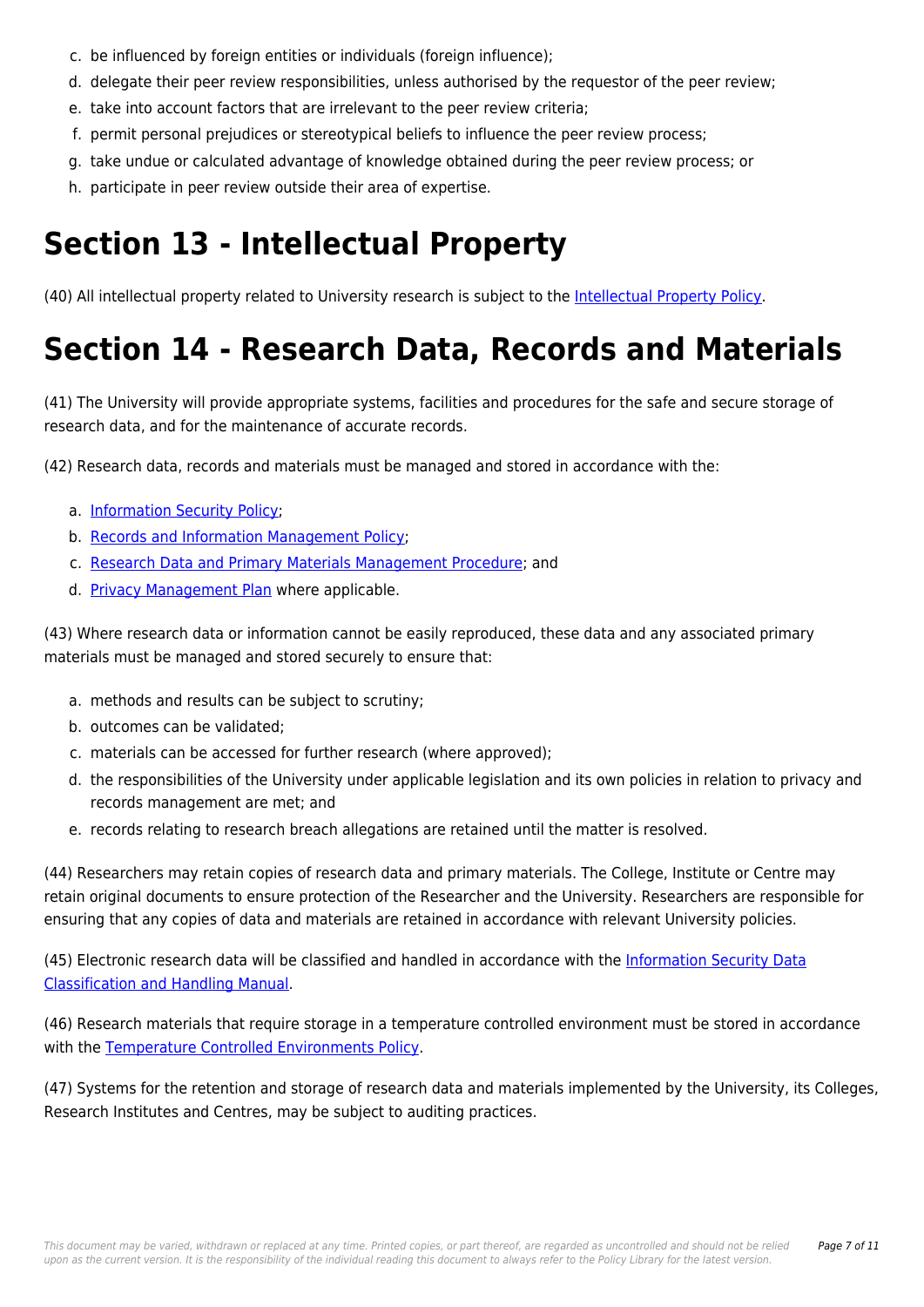# **Section 15 - Authorship**

(48) Researchers must ensure that authorship of research meets the requirements of the [Research Authorship](https://policies.newcastle.edu.au/document/view-current.php?id=128) [Procedure](https://policies.newcastle.edu.au/document/view-current.php?id=128).

# **Section 16 - Research Publication**

(49) Publication of research findings is an important part of the research process and communicates the benefits of the research to the wider community. Publication may take the form of, but is not limited to:

- a. formal publication of the results in academic journals;
- b. web publishing; or
- c. conference papers.

(50) Research findings may also be disseminated to the wider community via public forums.

(51) Researchers must ensure that the dissemination of research findings:

- a. is responsible, accurate and broad;
- b. is in accordance with any relevant funding body requirements;
- c. is not in breach of any requirement of this policy or its associated documents; and
- d. does not place the University at risk.

(52) Research publication must be in accordance with the [Research Publication Responsibility Guideline.](https://policies.newcastle.edu.au/document/view-current.php?id=69)

(53) Where a student has undertaken research without an Intellectual Property Agreement (as per the [Intellectual](https://policies.newcastle.edu.au/document/view-current.php?id=132) [Property Policy\)](https://policies.newcastle.edu.au/document/view-current.php?id=132), the student should not unreasonably withhold permission for a University staff member, or an approved external supervisor, to produce a scholarly publication based on data that was acquired by the student, provided that the students' contribution is appropriately acknowledged.

(54) With reference to clause 53, the University staff member or approved external supervisor is required to seek permission from the student to publish from research data acquired by that student.

## **Section 17 - Research Reporting**

(55) Parties to research within the University must fulfil their research reporting obligations, including:

- a. annual reporting to Council and required reporting to government by the Animal Care and Ethics Committee and the Human Research Ethics Committee;
- b. annual reporting of research activities, collaborations, partnerships, grants, and contracts involving foreign entities or individuals;
- c. progress and final reporting to funding bodies or ethics committees by Researchers, as required in research funding agreements or ethics protocols; and
- d. adverse events and protocol amendments.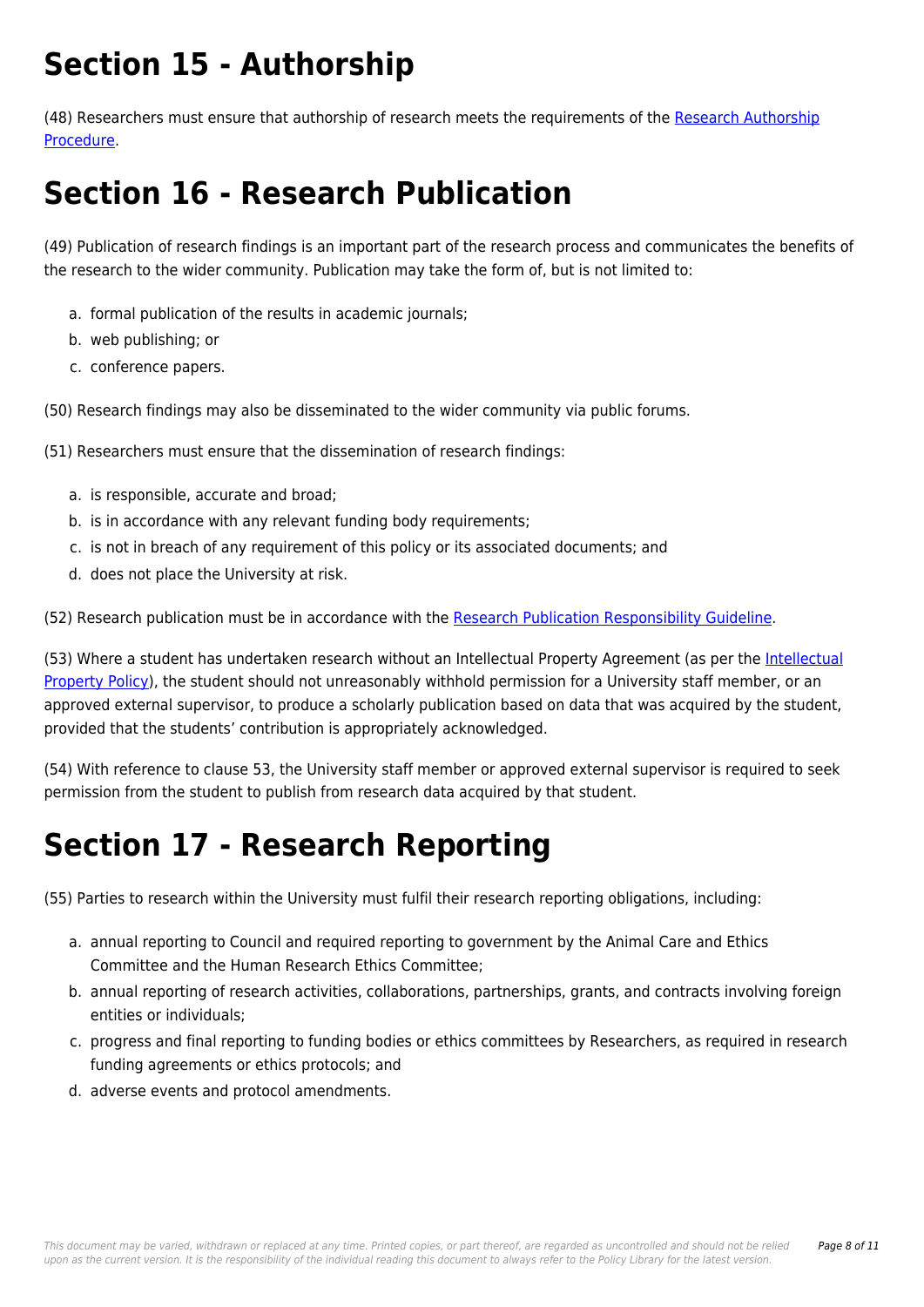# **Section 18 - Research Promotion and University branding**

(56) Promotion of research and the use of University branding or logos in research activities must be in accordance with the [Media Policy](https://policies.newcastle.edu.au/document/view-current.php?id=107) and the [Corporate Identity Policy.](https://policies.newcastle.edu.au/document/view-current.php?id=185)

## **Section 19 - Concerns and Complaints**

(57) Concerns about animal research can be raised in accordance with information provided on the [Animal Ethics -](https://policies.newcastle.edu.au/download.php?id=453&version=1&associated) [Concerns About Research Animals](https://policies.newcastle.edu.au/download.php?id=453&version=1&associated) webpage.

(58) Concerns about human research can be raised in accordance with information provided on the [Human Ethics](https://policies.newcastle.edu.au/download.php?id=454&version=2&associated) [– Policies and Guidelines](https://policies.newcastle.edu.au/download.php?id=454&version=2&associated) webpage.

(59) Concerns regarding research not involving humans or animals can be raised in accordance with the [Research](https://policies.newcastle.edu.au/download.php?id=547&version=1&associated) [Complaints](https://policies.newcastle.edu.au/download.php?id=547&version=1&associated) webpage.

(60) Concerns regarding foreign interference involving research activities, collaborations, partnerships, grants, and contracts can be made to the University of Newcastle Foreign Interference Committee, via the Deputy Vice-Chancellor (Research and Innovation).

(61) Complaints that are unable to be resolved via any of the above mechanisms can be raised in accordance with the [Complaint Management Policy](https://policies.newcastle.edu.au/document/view-current.php?id=196).

## **Section 20 - Breaches**

(62) A breach is a failure to meet the principles and responsibilities of [the Code,](https://policies.newcastle.edu.au/directory-summary.php?code=3) and may refer to a single breach or multiple breaches.

(63) Examples of breaches of the Code may include, but is not limited to:

- a. not meeting required research standards, including misuse of research funds;
- b. fabrication, falsification or misrepresentation;
- c. plagiarism;
- d. failure in research data management;
- e. failure to provide adequate supervision;
- f. failure to meet authorship requirements;
- g. failure to disclose conflicts of interest; or
- h. failure to conduct peer review responsibly.

(64) The University will investigate reported breaches in accordance with the [Research Breach Investigation](https://policies.newcastle.edu.au/document/view-current.php?id=252) [Procedure](https://policies.newcastle.edu.au/document/view-current.php?id=252).

(65) Suspected breaches in relation to the Guidelines should be reported to the University of Newcastle Foreign Interference Committee, via the Deputy Vice-Chancellor (Research and Innovation). The DVCRI will investigate reported breaches with support from the Working Group.